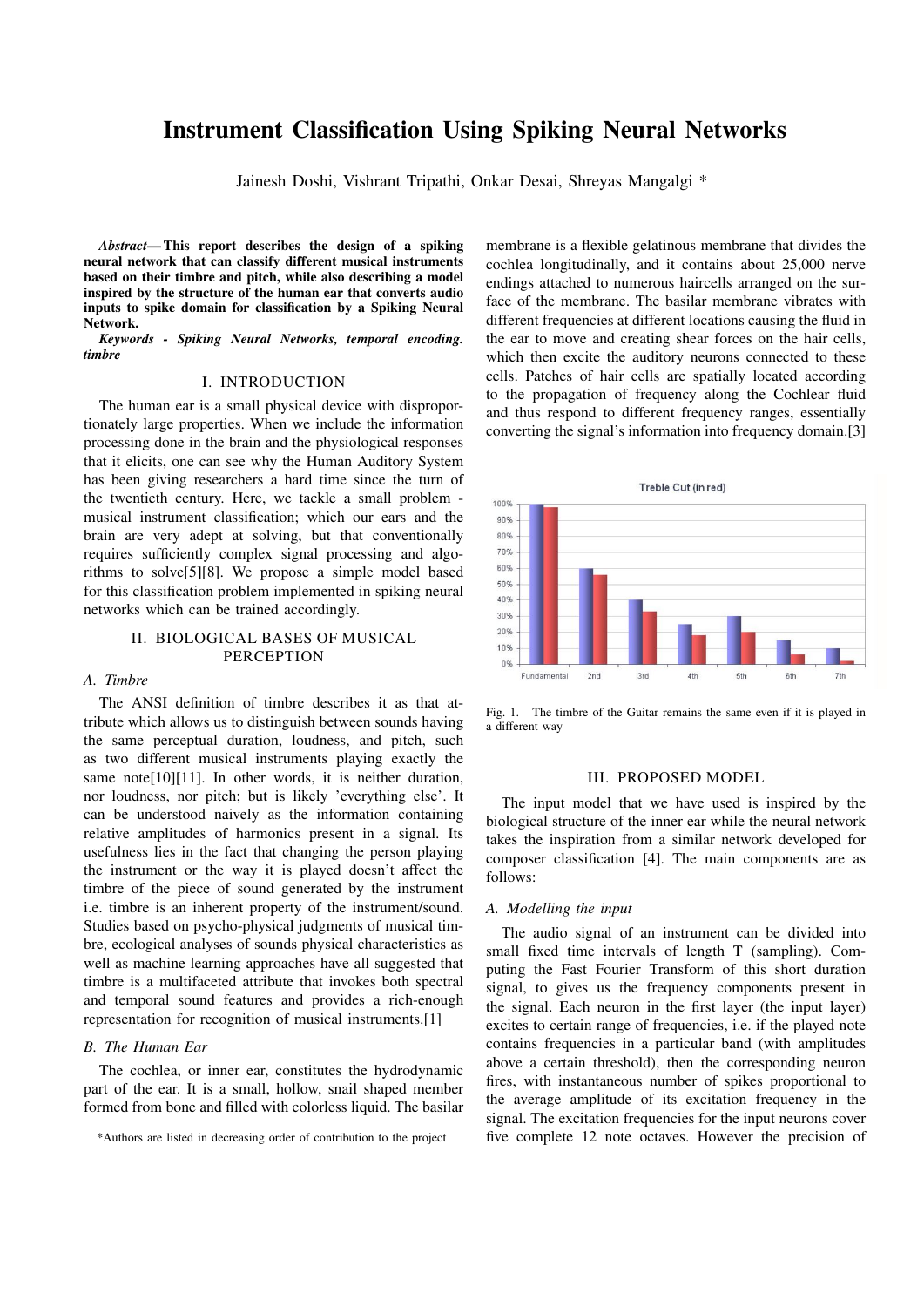distinction of frequencies decreases logarithmically as we go to higher frequencies( $\geq$ 1kHz). Thus the outputs of those auditory neurons have to taken into consideration(weighted) accordingly as they may not be a very good indicator of the actual stimulus that we desire. Hence we identify only notes clearly upto the  $5<sup>th</sup>$ octave. We are using temporal encoding in spikes generated by the auditory neurons that is very similar to the mechanism in the human ear as discussed in section II. Studies have shown that auditory neurons use both spatio-temporal encoding to transduce signals. [2][7][9] Thus our implementation has the capability to adapt itself to nullify the errors subjected to by the input model itself.

#### *B. The Neural Network*

we use the Leaky-Integrate-and-Fire (LIF) model of a neurons in our proposition. The first layer of neurons (the input layer) is as follows, the number of neurons is 9 for each note (since we can only hear upto 9 octaves, hence 8 overtones of the least fundamental frequency) thereby one for each upper harmonic, and thus 108 overall(12 notes each having its harmonics in 9 octaves). Thus, we use the amplitudes of at least the fifth harmonic for every note in the 5 octaves.

- 1) Neurons in the first layer have self-inhibitory connections in the first layer (similar to [4]) to inhibit excessive spiking.
- 2) The second layer of neurons computes relative firing rates in consecutive harmonics(upto 5th) corresponding neurons of the first layer.
- 3) The third layer detects specific patterns of amplitudes from the relative firing rates to detect a timbre for a particular note whose connections have been spatially arranged accordingly. At this layer we have the detected the note and its octave by the corresponding firing neurons.
- 4) The neuron in the fourth layer spikes only if a note is played across any octave.
- 5) The last layer collects the outputs for the notes played on an instrument and spikes accordingly

The whole network from layer 3 has to replicated alongwith different timbre recognition schemes to identify other instruments at the last layer. Thus we achieve instrument classification (alongwith note detection). The topology of the network can be understood clearly from Fig 2 and Fig 10.



### Fig. 2. The final implementation of the network that has been proposed

#### *C. Tritonia Central Pattern Generator*

To implement temporal encoding of input signals, we had initially thought that we need to time the arrival spikes from different neurons. For this, we needed some sort of a "clock" to time events.

We used the idea of Central Pattern Generators (CPG) to create a simple 3 neuron network that generates variable controllable frequency signals of spikes followed by an off period, thus simulating a clock. The inspiration for this network was a well studied and simple CPG network in Tritonia (a mollusc) that controls its swim reflex[12]. The three neurons in the network are connected to each other by excitatory and inhibitory connections, with different delays. Suitable adjustment of weights and delays results in different behaviors being produced as shown in the figures. This CPG has not been used in our final network but can have applications of its own like acting as a global timing circuit for even based neural networks and for generating rhythmic spike trains of variable frequency and phase shifts.

#### *D. Weight Training Rule*

Since we have used temporal encoding in the network, hence every different pattern of spikes at the input represent different information. Thus we need to update the weights of the synapse after every spike arrival in a synapse. This is especially to tackle the bombarding of the network with spikes from the auditory neurons in cases of high amplitudes at excitation frequencies or any other scenario as well that might lead to excessive charge fed to the network thereby decreasing its selectivity. The graph in Fig 3 describes the training rule used to update weights between the layers. Thus for closely spaced spiking patterns this weight update rule prevents more charge from being dumped into the circuit to cause more number of spikes and lead to inconsistent results. While spikes that are spaced out in time too aren't affected by the weight update as it doesn't affect the overall pattern recognition ratio of weights. We initialize the weights to different starting values correspondingly for lower and higher frequency components of the network, and update them separately based on the training rule with different parameters. Different layers of synapses required tuning of these parameters to obtain the desired result.

| ÷.<br>-2 |  |  |  |                                  | $\overline{\phantom{a}}$ |  |  |  |  |  |  |
|----------|--|--|--|----------------------------------|--------------------------|--|--|--|--|--|--|
| ٠        |  |  |  | 10 12 14 15 18 20 22 24 25 28 30 |                          |  |  |  |  |  |  |
| L2       |  |  |  |                                  |                          |  |  |  |  |  |  |
| Lа       |  |  |  |                                  |                          |  |  |  |  |  |  |
| ⊥ઠ       |  |  |  |                                  |                          |  |  |  |  |  |  |
| $-8$     |  |  |  |                                  |                          |  |  |  |  |  |  |
| $+.10$   |  |  |  |                                  |                          |  |  |  |  |  |  |
| $+12$    |  |  |  |                                  |                          |  |  |  |  |  |  |
| $+14$    |  |  |  |                                  |                          |  |  |  |  |  |  |

Fig. 3. This is the function used to update the weights downstream and upstream for different layers in our network. x=spike timing difference between the current and previous spike. Thus thus function helps the network to handle very frequent spiking patterns that may be due to aliasing or louder volume of the sound

#### *E. The Complete System*

The input encoding scheme described above processes an audio signal and feeds it to a layer of neurons that calculate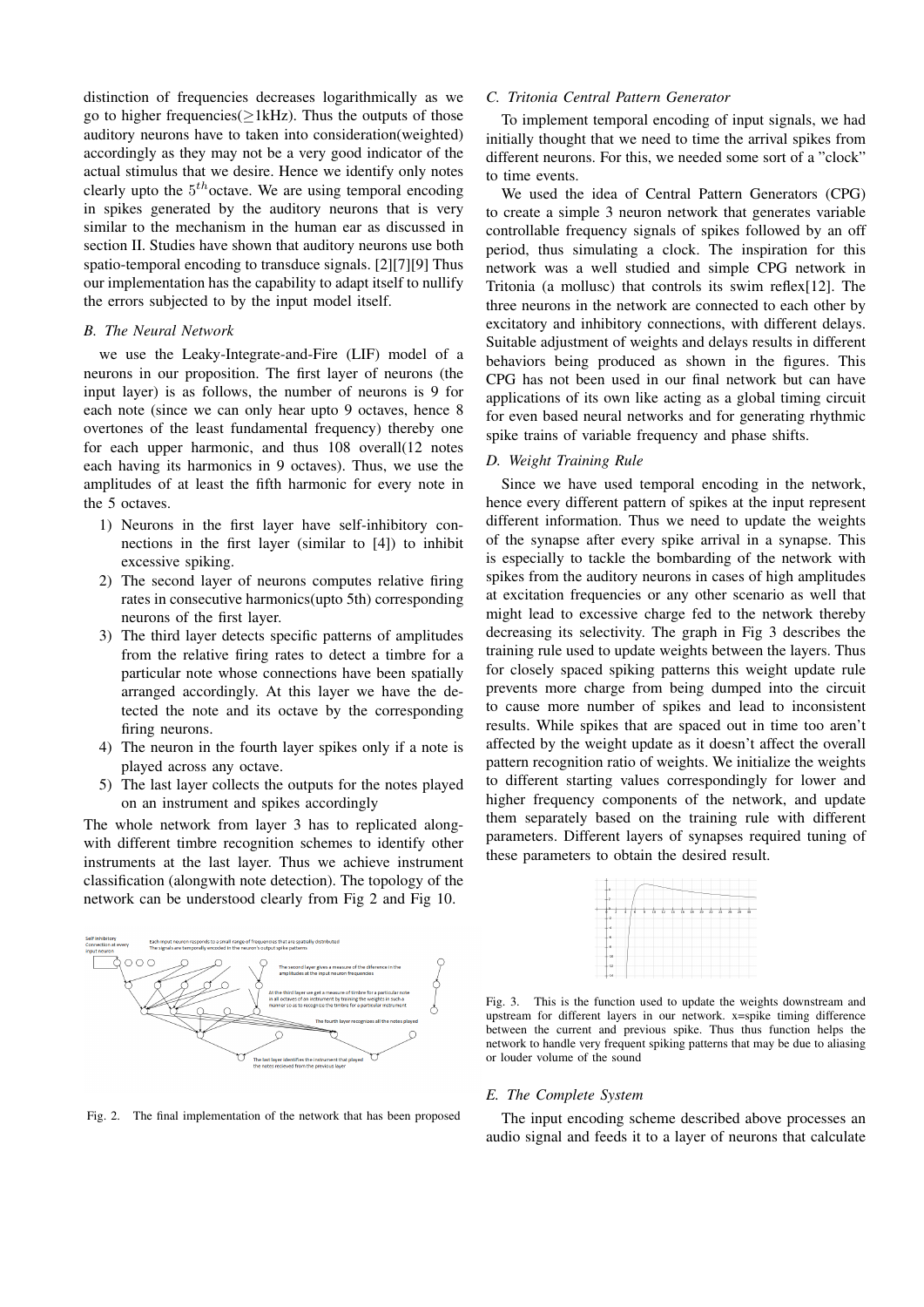the difference between amplitudes of consecutive harmonics. The outputs of these neurons are added in the third layer to get spikes for specific timbre patterns (using the training algorithm) which then identify the note being played as well as the instrument on which it is being played.

# IV. OBSERVATIONS

For simplicity, we have reduced the demonstration of our system to a problem of classifying a square wave and a triangular wave of the same frequency. Here, they represent two tones of the same frequency but from different instruments (since they have different timbre patterns). We first train the weights for each pattern and then observe the results for different test cases. This shows clear pattern recognition. The second case a much more practical version than the first performs octave and timbre recognition on a particular note that we have played as our stimulus. The circuit performs as per our expectations and recognizes the note only if it is of the given timbre characteristic and also the octave on which the note is being played as shown in the figure.

## *A. Resilience to Noise*

One of the major benefits of using neural network based approaches in solving various problems is their resilience to noisy data. Here, we have simulated noisy data-sets by adding random noise at the input layer of neurons both in high frequency and low frequency ranges. The network's is resilient to noise, but more precise analysis is needed to be performed to obtain the accurate results.

#### *B. Figures*



Fig. 4. Difference in Timbre for a square and a triangular wave of same tone (fundamental frequency)

# V. CONCLUSION

In this report, we have described a naive spiking neural network based approach for Instrument Classification. Although based upon our model, the datasets became quite simple, We believe that the same approach can be extrapolated for classifying relatively complex timbre patterns. The most important aspect here is that there is no static computations at the inputs of our model similarly as to observed in real biological systems. Temporal encoding has led to the network classify the notes correctly although there



Fig. 5. Simple network for classifying triangular and square waves (Proof of Concept)



Fig. 6. Response of input layer neurons for a triangular wave (we see harmonics decay as square of the harmonic number



Fig. 7. Response of second layer neurons for a triangular wave (we see difference of amplitudes of harmonics) the output neuron (last in figure) does not spike



Fig. 8. Response of input layer neurons for a square wave (we see that harmonics decay linearly with the harmonic number)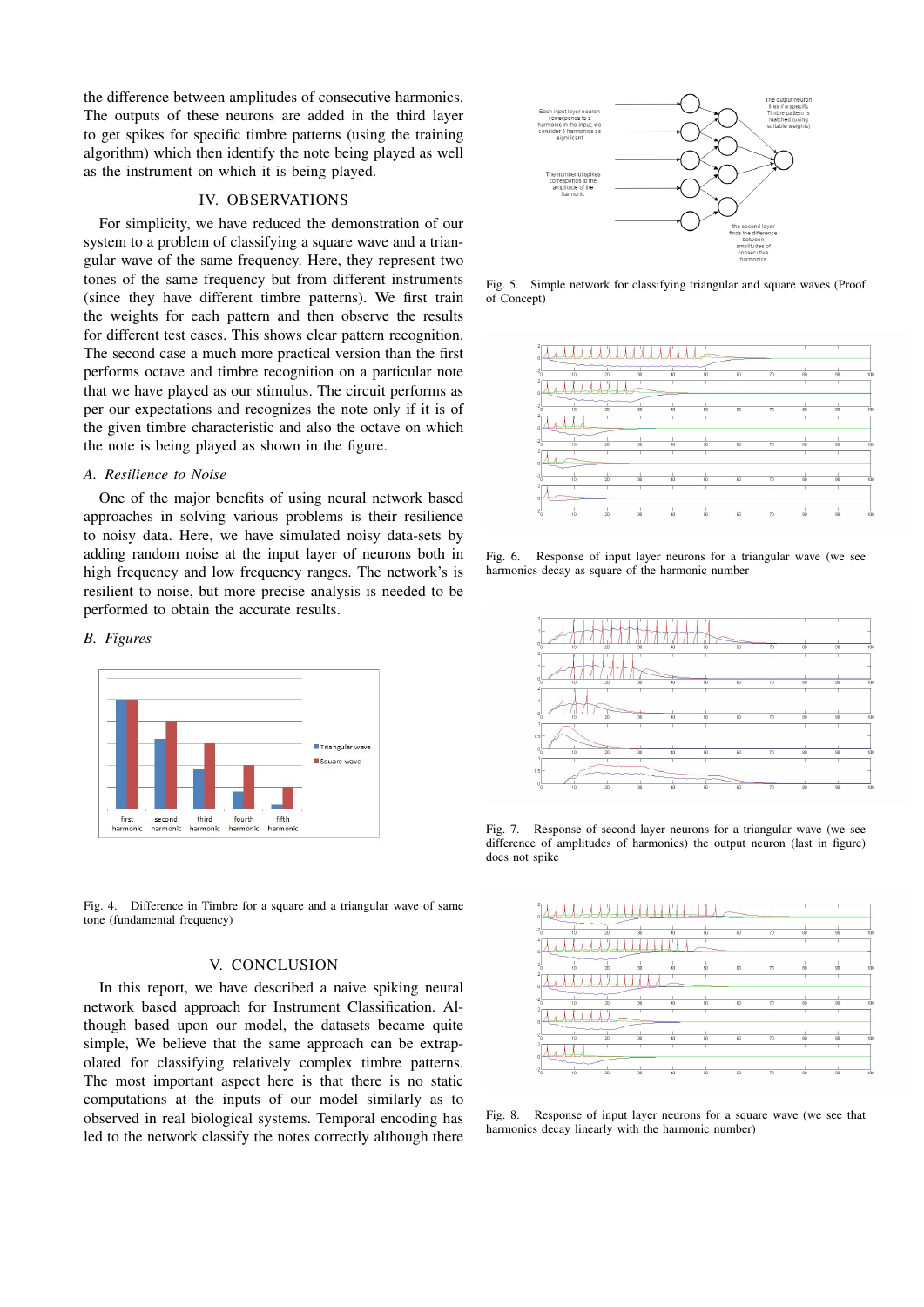

Fig. 9. Response of second layer neurons for a square wave (we see difference of amplitudes of harmonics) the output neuron (last in figure) spikes for the square wave thus achieving classification

|                                                                                                                                                                                                                                                                                                                                                                                                                                                          |                         |     | مستنسة |   |                         |
|----------------------------------------------------------------------------------------------------------------------------------------------------------------------------------------------------------------------------------------------------------------------------------------------------------------------------------------------------------------------------------------------------------------------------------------------------------|-------------------------|-----|--------|---|-------------------------|
|                                                                                                                                                                                                                                                                                                                                                                                                                                                          |                         |     |        |   |                         |
|                                                                                                                                                                                                                                                                                                                                                                                                                                                          | 90                      | 100 | 150    |   | 200<br>$\overline{250}$ |
|                                                                                                                                                                                                                                                                                                                                                                                                                                                          | ИΠ                      |     | ш      | ш |                         |
|                                                                                                                                                                                                                                                                                                                                                                                                                                                          |                         |     |        |   |                         |
|                                                                                                                                                                                                                                                                                                                                                                                                                                                          | 90                      | 100 | 150    |   | 250<br>200              |
| $\frac{2}{3}$                                                                                                                                                                                                                                                                                                                                                                                                                                            | ш                       | ш   |        |   |                         |
|                                                                                                                                                                                                                                                                                                                                                                                                                                                          |                         |     |        |   |                         |
|                                                                                                                                                                                                                                                                                                                                                                                                                                                          | 50                      | 100 | 150    |   | $\overline{260}$<br>200 |
|                                                                                                                                                                                                                                                                                                                                                                                                                                                          |                         |     |        |   |                         |
| $\frac{2}{3}$                                                                                                                                                                                                                                                                                                                                                                                                                                            |                         |     |        |   |                         |
|                                                                                                                                                                                                                                                                                                                                                                                                                                                          | 50                      | 100 | 150    |   | $\overline{250}$<br>200 |
|                                                                                                                                                                                                                                                                                                                                                                                                                                                          |                         |     |        |   |                         |
|                                                                                                                                                                                                                                                                                                                                                                                                                                                          |                         |     |        |   |                         |
|                                                                                                                                                                                                                                                                                                                                                                                                                                                          | 90                      | 100 | 150    |   | $\overline{250}$<br>200 |
| $\frac{2}{6}$                                                                                                                                                                                                                                                                                                                                                                                                                                            |                         |     |        |   |                         |
|                                                                                                                                                                                                                                                                                                                                                                                                                                                          |                         |     |        |   |                         |
|                                                                                                                                                                                                                                                                                                                                                                                                                                                          | 50                      | 100 | 150    |   | $\overline{250}$<br>200 |
|                                                                                                                                                                                                                                                                                                                                                                                                                                                          |                         |     |        |   |                         |
|                                                                                                                                                                                                                                                                                                                                                                                                                                                          |                         |     |        |   |                         |
|                                                                                                                                                                                                                                                                                                                                                                                                                                                          | 50                      | 100 | 150    |   | 250<br>200              |
|                                                                                                                                                                                                                                                                                                                                                                                                                                                          |                         |     |        |   |                         |
|                                                                                                                                                                                                                                                                                                                                                                                                                                                          |                         |     |        |   |                         |
| $\begin{array}{c} 2 \text{ } 2 \text{ } 0 \text{ } \\ 0 \text{ } 0 \text{ } \\ 0 \text{ } \\ 0 \text{ } \\ 0 \text{ } \\ 0 \text{ } \\ 0 \text{ } \\ 0 \text{ } \\ 0 \text{ } \\ 0 \text{ } \\ 0 \text{ } \\ 0 \text{ } \\ 0 \text{ } \\ 0 \text{ } \\ 0 \text{ } \\ 0 \text{ } \\ 0 \text{ } \\ 0 \text{ } \\ 0 \text{ } \\ 0 \text{ } \\ 0 \text{ } \\ 0 \text{ } \\ 0 \text{ } \\ 0 \text{ } \\ 0 \text{ } \\ 0 \text{ } \\ 0 \text{ } \\ 0 \text{ }$ | 50                      | 100 | 150    |   | 250<br>200              |
|                                                                                                                                                                                                                                                                                                                                                                                                                                                          | <b><i><u> —</u></i></b> |     |        |   |                         |
| 상                                                                                                                                                                                                                                                                                                                                                                                                                                                        |                         |     |        |   |                         |
|                                                                                                                                                                                                                                                                                                                                                                                                                                                          | 50                      | 100 | 150    |   | 260<br>200              |

Fig. 10. This is the output of the neurons of the auditory input layer(input layer). Each input neuron has an exciting frequency that are harmonics of the fundamental tone. We have taken the stimuli as follows at t=0 we have the given note played on the guitar in octave I, at t=40 it is played again in the next octave(II), at t=80 it is played on the next octave(III), at t=120 again the same notes is played on octave I, and finally at  $t=160$ , the same note in octave I in a wind instrument

|   |    |     | ₩ж  |     |     |
|---|----|-----|-----|-----|-----|
|   | 50 | 100 | 150 | 200 | 250 |
| Ů | Н  |     |     |     |     |
|   | 50 | 100 | 150 | 200 | 250 |
|   |    |     |     |     |     |
|   | 50 | 100 | 150 | 200 | 250 |
| Í |    | w   |     |     |     |
|   | 50 | 100 | 150 | 200 | 250 |
| Ó | ∼  |     | œ   |     |     |
|   | 50 | 100 | 150 | 200 | 250 |
| n |    |     |     |     |     |
|   | 50 | 100 | 150 | 200 | 250 |
| ń |    | ×.  |     |     |     |
|   | 50 | 100 | 150 | 200 | 250 |
| Ó | ↬  | ਅ∾  |     |     |     |
| 0 | 50 | 100 | 150 | 200 | 250 |

Fig. 11. This is the output of the neurons of the second layer(relative difference layer) for the above explained stimuli



Fig. 12. This is the output of the neurons of the third layer(timbre recognition at the particular note of all 5 octaves) for the above explained stimuli. And the last plot is of the output neuron of the fourth layer that spikes when we have a the particular note played on the guitar whose timbre pattern we know. The expected results can be clearly seen right fr,m the 3rd layer spiking itself. Corresponding neurons for octaves spike after t=0, 40(neuron 18 only, octave I), 80(neuron 19 only, octave II), 120(neuron 20 only, octave III), 160(neuron 18 only, octave I) stimuli while it should not spike after t=200 stimulus that is indeed the output of the network



Fig. 13. The neuron network used for generating a "clock"

are delays in the stimuli that arrive from the auditory neurons. Thus we have to update the synapse weights after every spike is encountered in this type of network as measurement of timbre is a relative pattern about the frequencies, thereby this network is also independent of amplitude changes by smaller factors as it correspondingly updates the weights by the derived function based upon the timing difference between its spikes. Introducing level based parameters made it difficult to arrive at the right parameters for this network. Thus now we have a model that can distinguish instruments that are quite different in timbre to say the least in real time.

More work needs to be done to exploit the advantages of temporal encoding of data in such networks, to be able to apply it to more applications. The tritonia inspired neural network (pattern generator) also needs to be studied further for characterising behaviour and possible applications in other domains, for example motor control.

# ACKNOWLEDGMENT

We thank Prof. Bipin Rajendran, Krishnakant Saboo and Chaitanya Prasad for fruitful discussions and help throughout